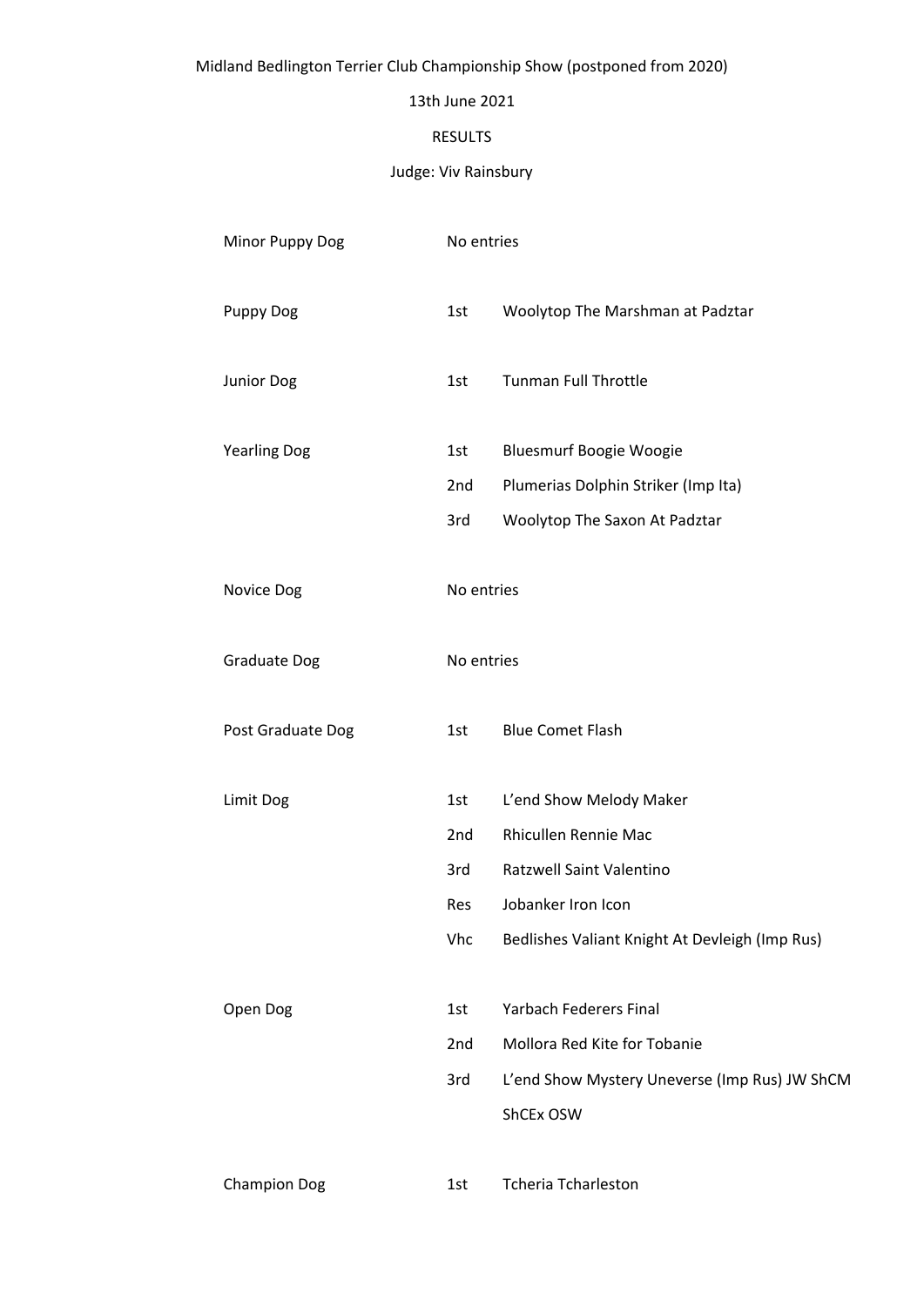Veteran Dog 1st Jetsway Bollinger

## Special Beginners Dog 1st Blue Comet Flash

Dog Challenge Certificate Yarbach Federers Final

Reserve Dog Challenge Certificate

## Jetsway Bollinger

Best Puppy Dog

## Woolytop The Marshman At Padztar

Best Veteran Dog

Jetsway Bollinger

# Best Special Beginners Dog

## Blue Comet Flash

| Minor Puppy Bitch     | 1st | Jobanker Cotton Candy                         |
|-----------------------|-----|-----------------------------------------------|
|                       |     |                                               |
| Puppy Bitch           | 1st | Toolbox Yes Why Not At Squidlyannes (Imp Swe) |
|                       | 2nd | <b>Miteymidgets Twenty Twenty</b>             |
|                       | 3rd | Woolytop Secret Wispa Among Wallaroo          |
|                       |     |                                               |
| Junior Bitch          | 1st | Janmark Just Do It                            |
|                       | 2nd | Yarbach Mrs Claws                             |
|                       | 3rd | Tunman Trust In Me                            |
|                       | Res | Paceypaws Patricia                            |
|                       | Vhc | Tunman Tip Top                                |
|                       |     |                                               |
| <b>Yearling Bitch</b> | 1st | Paceypaws Patricia                            |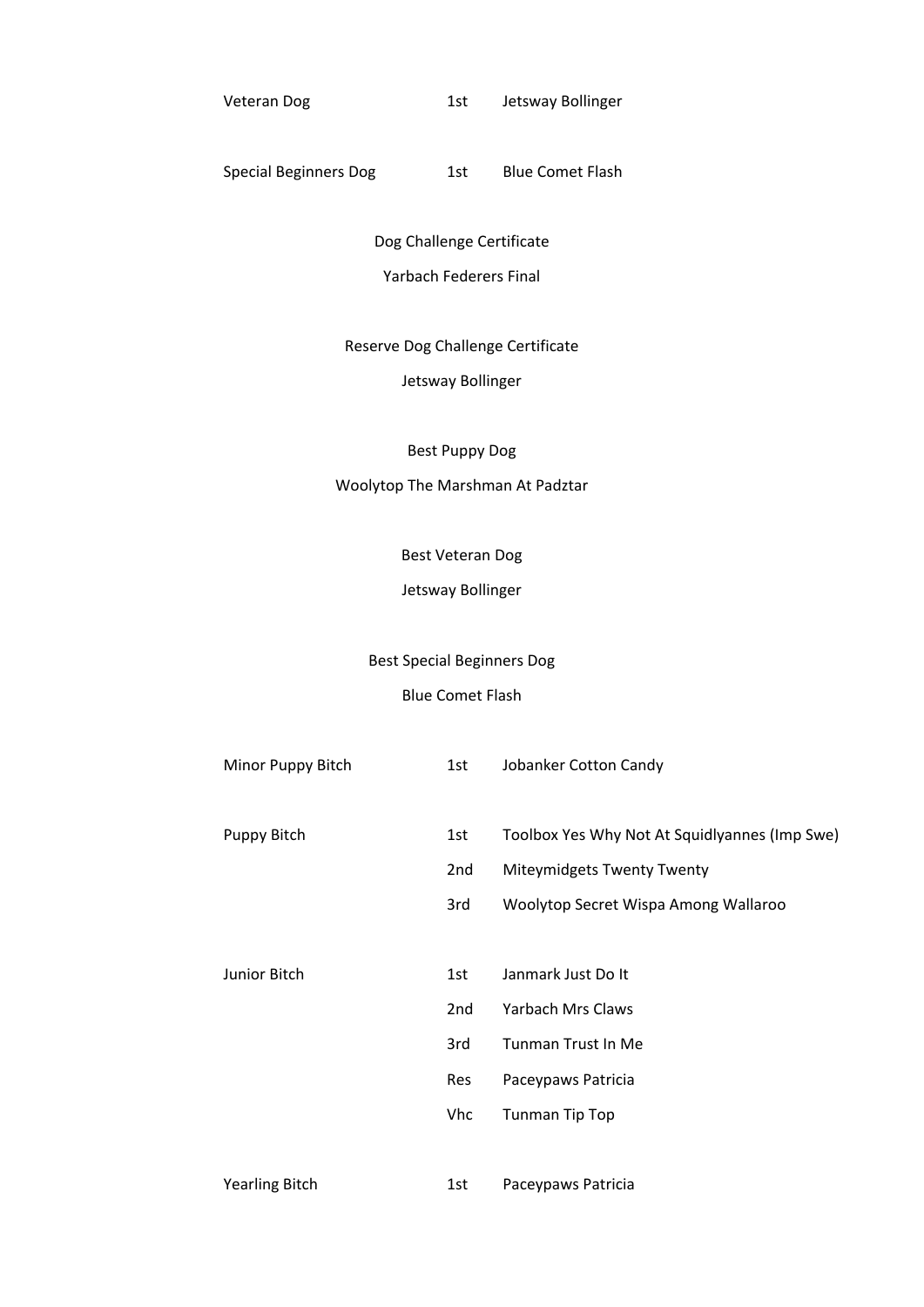| Novice Bitch                   | 1st | Rathsrigg Rosabella For Tobanie             |
|--------------------------------|-----|---------------------------------------------|
|                                | 2nd | Wollytop Secret Wispa Among                 |
|                                |     |                                             |
| Graduate Bitch                 | 1st | Miteymidgets Tiewie                         |
|                                |     |                                             |
| Post Graduate Bitch            | 1st | Miteymidgets Little Hottie At Squidlyannes  |
|                                | 2nd | Devleigh Wild Child                         |
|                                | 3rd | <b>Tunman Shine Amite</b>                   |
|                                | Res | Pengerrig Pure Heart                        |
|                                |     |                                             |
| Limit Bitch                    | 1st | Rathsrigg Willow                            |
|                                | 2nd | Miteymidgets Nations Unite At Jukenblu ShCM |
|                                | 3rd | Timberose Phapsody In Blue ShCM             |
|                                | Res | Jobanker Virtuous Veronica                  |
|                                | Vhc | Daisy Rose Petal                            |
|                                |     |                                             |
| Open Bitch                     | 1st | Miteymidgets Love in Bloom JW               |
|                                | 2nd | Devleigh Dare To Dream                      |
|                                | 3rd | Poppyblu Elara                              |
|                                |     |                                             |
| <b>Champion Bitch</b>          | 1st | CH Miteymidgets Going Global JW ShCM        |
|                                | 2nd | CH Tcheria Tcheerleader At Devleigh         |
|                                |     |                                             |
| Veteran Bitch                  | 1st | <b>Tobanie Earth Song</b>                   |
|                                | 2nd | <b>Tcheria Tydfil Of Pengerrig</b>          |
|                                | 3rd | Nebercrackers Rosie Blue At Timberrose ShCM |
|                                |     |                                             |
| <b>Special Beginners Bitch</b> | 1st | Paceypaws Patricia                          |
|                                | 2nd | Tunman Tip Top                              |